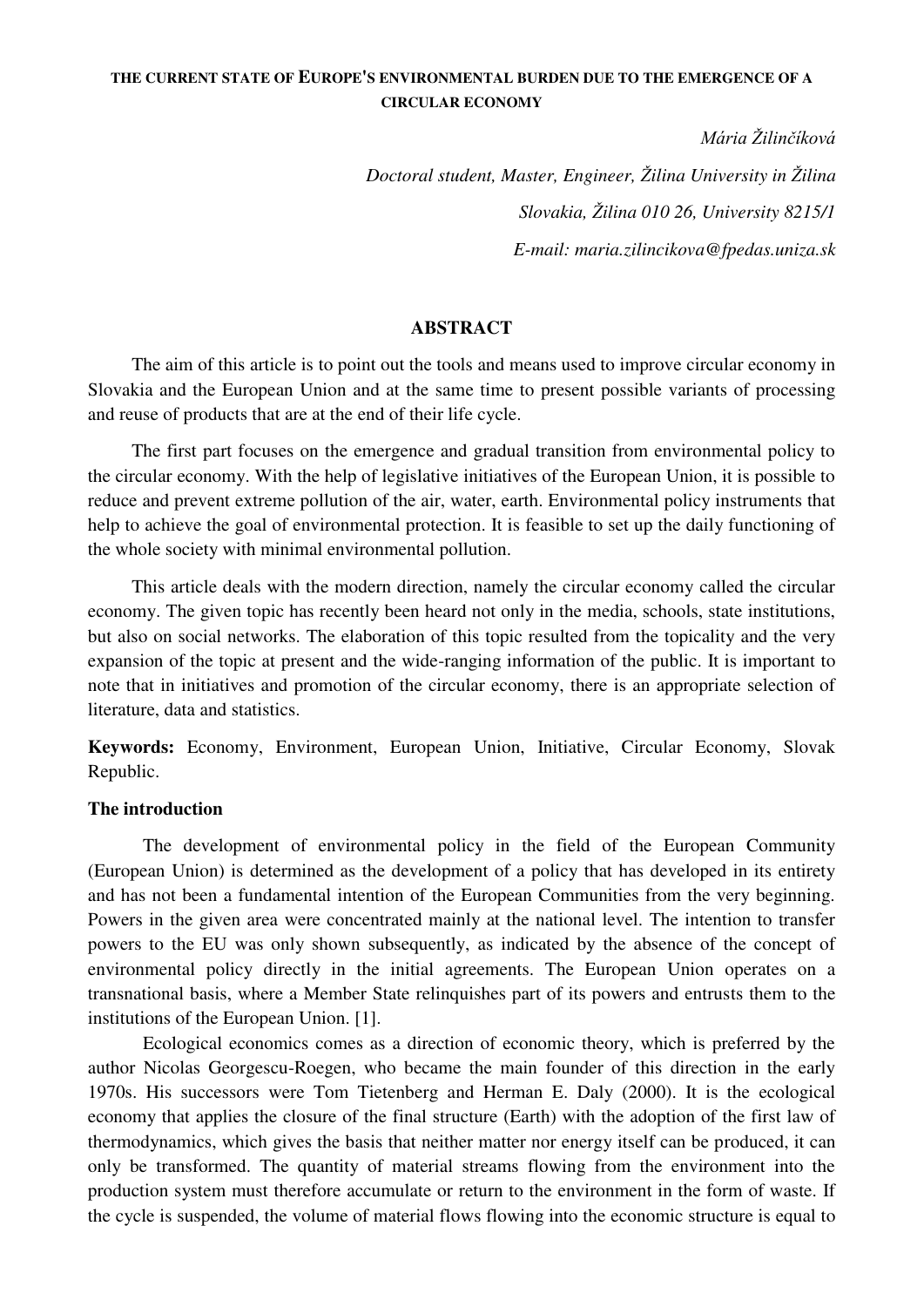the number of wastes entering the environment (the extent of waste is determined by the disposition of ecosystems to receive waste). The continuation of these currents of thought can be clearly seen even today. [2].

The focus of sustainable development (Sabo et al., 1999) lies in finding balance, proportionality of economic prosperity, taking into account the integrity and diversity of the environment, along with growth and maintaining the quality of life of the individual and society as a whole. If the environmental aspect is taken into account, these are preconditions for the rational and environmentally friendly use of natural resources, possibly in terms of soil quantity and fertility, water and air quality, nature's disposition to absorb waste or preserve biologically diverse spectrum. A sustainable society recognizes the limitations of the use of natural resources, the fair distribution of benefits from the resources provided and the search for qualitatively new directions of prosperity. [3]

## **The analysis of the circular economy**

The economy of circulation, also called the economy of circulation, is a new economic type set on the principle of returning substances, their parts, and products back to the production run. Circulation will ensure a sharp reduction in waste, lower energy consumption that would be necessary to re-produce new starting materials and minimize the total cost of production.

This is the most economical use of sources of materials in the technical and biological process. It means the closure of material flows of goods, that is, the continuous change of production outputs into inputs for further use. The purpose of the circular economy is therefore the greatest achievable usability and utility of products and their components, as well as the lowest possible burden on the environment.

With the help of its own ecological, technical, and equally economical capacity of the circular economy, it is growing rapidly in popularity and is increasingly realistic indicating the possibility of the departure of the linear economy. [4].



**Figure 1. From linear economy to a circular economy [Source: 8].**

As can be seen in the Figure 1, the circular economy is created by a smooth transition from a linear economy through a reuse economy to a circular economy. It is clear that the optimization of the production processes, compliance with legislative measures, the overall use of resources and the minimum generation of waste will take on a new dimension in the circular economy.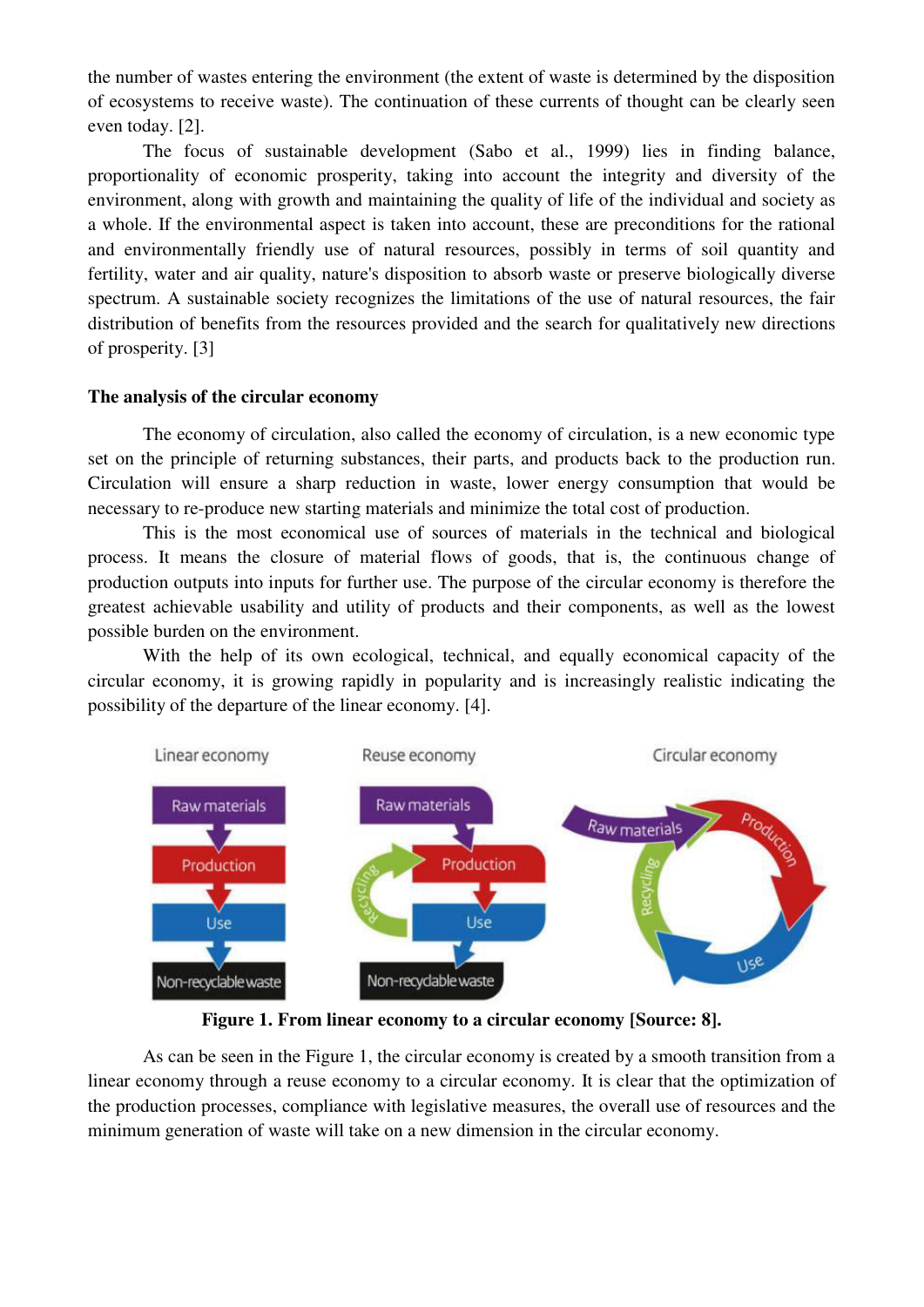#### **The objective**

The main aim of the article is to create a relevant picture of the current state of Europe's environmental burden. Selected areas are areas where it is possible to have the greatest impact on sustainable development and the introduction of the circular economy into the daily lives of people, business units and public administration. Specific areas are traffic air pollution, the state of bathing water, extreme weather changes, droughts.

#### **The results**

## **EU transport policy 2030-2050 in relation to air quality**

Air pollution from transport is also discussed in the EU White Paper on Transport. The European Union has called for a significant reduction in global greenhouse gas emissions. To achieve this, the EU must generally reduce emissions by 80-95% below 1990 levels by 2050. The Commission's analysis shows that while more significant reductions can be achieved in different sectors of the economy, the transport sector is required to reduce by 2050. greenhouse gas emissions by at least 60% compared to 1990. This corresponds to a decrease in emissions of around 70% below the level of 2008. In particular by 2030, the transport sector will aim to reduce greenhouse gas emissions by around 20% below the level of 2008. New technologies for vehicles and traffic management will be crucial in the EU as well as elsewhere in the world to achieve reductions in transport emissions [5].



**Figure 2. EU air quality indicator as of 20.9.2018 [Source: 6].**

## **Status of bathing waters in 2019**

Figure 2 shows the bathing water locations and their quality for both the last and previous bathing seasons. All symbols are colored based on the achieved quality status in the last season. Data are presented in scales.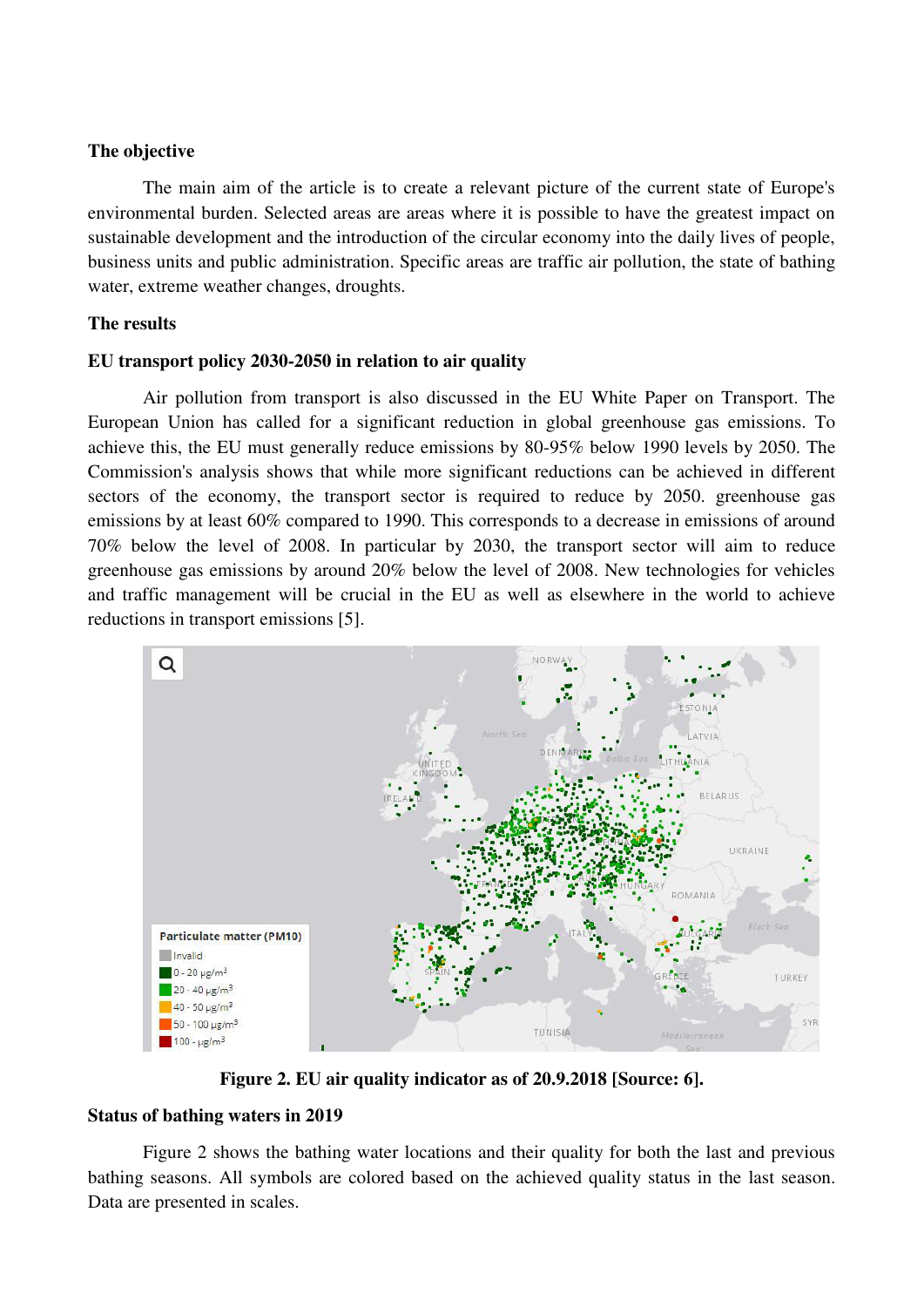

**Figure 3. State of bathing waters in 2019 [Source: 7].**

The number of bathing waters in 2019 was 22,295 places. At least sufficient quality reaches 94.9% of water reservoirs and excellent quality was 84.64% of water (dark blue color). Subsequently, 7.89% has good water quality (pale blue color), gray color shows places that cannot be classified (not classified) 3.76%. The red color indicates poor 1.36% and the green color



represents sufficient 2.35%.

**Figure 4. Bathing water quality in 2019 [Source: 7].**

Long-term climate change is happening now, it has been in the past, but it will be more serious in the future, even if global efforts to reduce greenhouse gas emissions prove effective. If efforts to reduce emissions are successful in keeping global temperature increases well below 2 ° C (as required by the Paris Agreement), then the effects will be much less severe. Any scenario with higher emissions would lead to significantly greater climate change.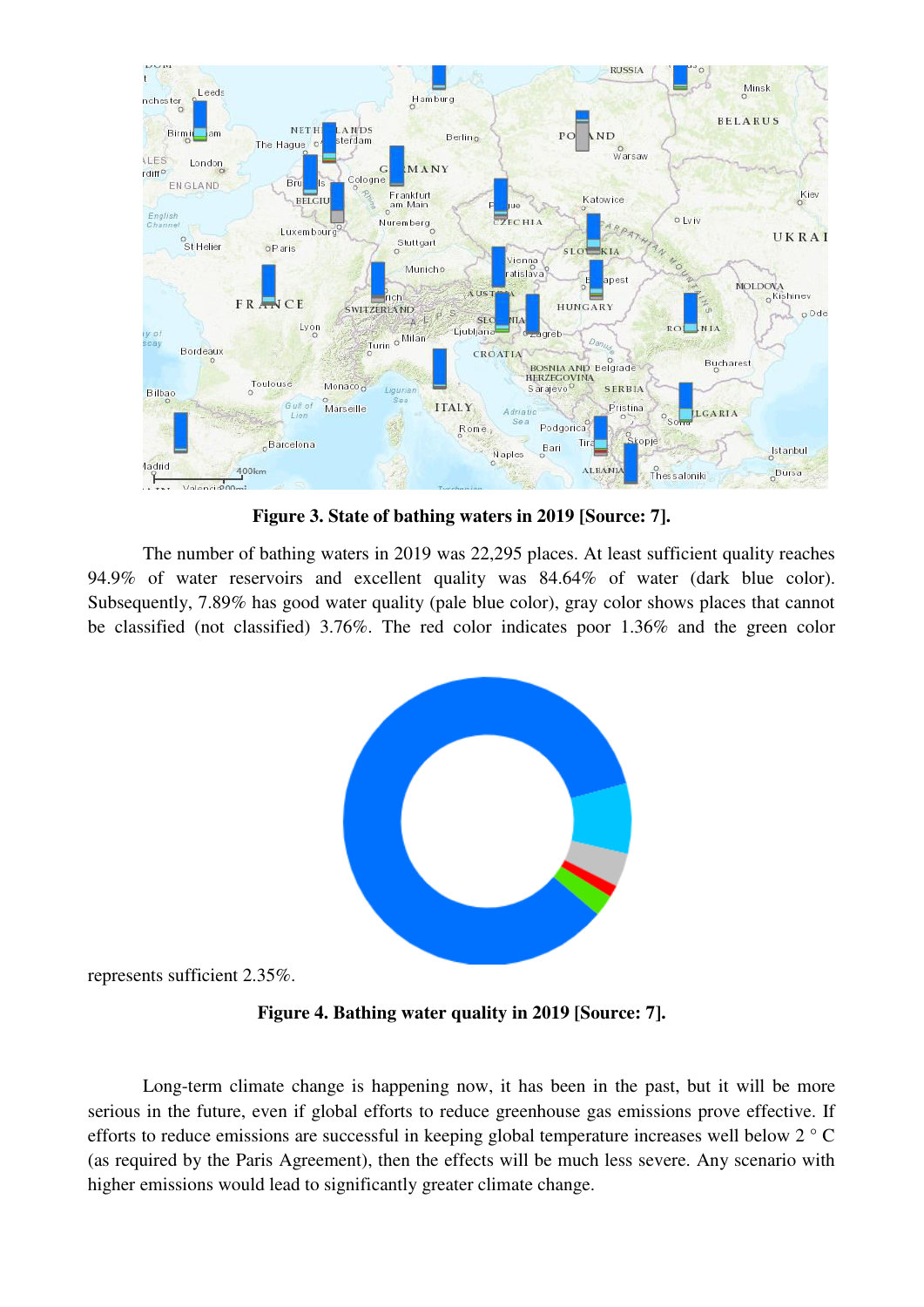Extreme risks related to weather and climate, such as heat waves, floods, and droughts, will become more frequent and intense in many regions. This effect will have an adverse effect on ecosystems, economic sectors and human health and well-being. For this reason, minimizing the risks posed by global climate change requires, in addition to measures to reduce greenhouse gas emissions, targeted measures to adapt to the effects of climate change. The specific adaptation must be linked to the individual circumstances in the various regions and cities of Europe.

# **Expected changes in the frequency of meteorological periods of drought**

Available studies predict an increase in the frequency, duration, and severity of meteorological as well as hydrological droughts for most of Europe during the 21st century, except for parts of northern Europe. The most widespread drought is expected in southern Europe, where competition between water users such as agriculture, industry, tourism, and households will increase. Farms in southern Europe could suffer significant drought losses by 2100. [9].



**Figure 5. Drought period for the high emissions scenario [Source: 9].**

It is shown in Figure 4 the expected change in drought meteorological periods for the high emissions scenario (period 2041 - 2070 compared to 1981 - 2010) is shown in Figure 4. The change in the number of drought events over 30 years is shown. A drought event is defined when the standardized precipitation index (SPI-3) is less than -1.

## **The conclusions**

Thus, the analysis of the current status of circular economy shows that at present, the issue of the circular economy (in previous decades perceived by the authors as the return of resources to circulation or back to nature) is a sufficient number of resources, mainly in the form of electronic articles, websites or brochures published by various organizations, from European Union directives.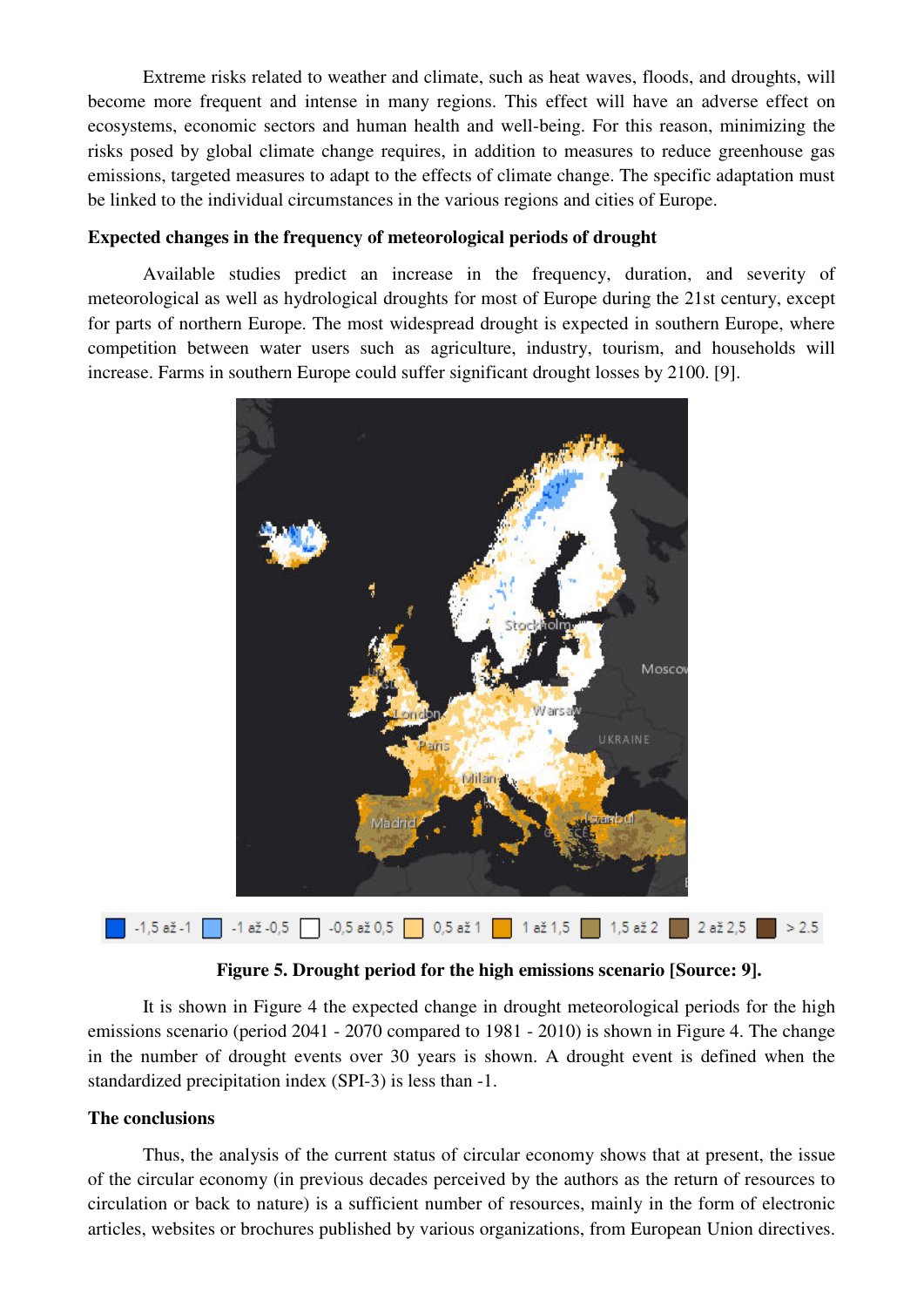regulations of the Ministry of the Environment to articles published by voluntary organizations, which draw attention to the importance of knowing this topic. Foreign literature is similarly accessible in the form of electronic sources.

Current Slovak publications in book form are to a greater extent accessible in the form of scripts of universities, which have departments focused on ecology, environment, environmental economics. The book version is regularly published in the proceedings of the Slovak Society for the Environment in Bratislava, entitled Tools of Environmental Policy 2017.

I do not consider the lack of book materials in the field of circular economy to be a problem, because the basis of sustainable development, environmental economics and management can be analyzed from a large number of books of Slovak and foreign character between 2000 - 2016. Since 2017, electronic form of data and information predominates. The advantage is the availability on the Internet, which can be used by large masses not only directly involved.

The area of production phases is to improve the design of products so that they are more durable, stronger, and their repair is easier, better modernized or repairable. It is also about setting up more efficient production controls for substances that can be recycled and can be brought back into the economy as new. These are so-called secondary raw materials, which will, among other things, ensure a decrease in the use of valuable primary materials. It is feasible both to prevent the generation of a considerable amount of waste, also to reduce the overall burden on nature, as well as to mitigate the impact of climate change in Europe.

#### **References**

- 1. LIPOVSKÁ, H. *Moderní ekonomie: jednoduše o všem, co byste měli vědět*. Praha: Grada, 2017, 256 p. ISBN 978-80271-0120-7. p. 206
- 2. SEDLAČKO, M. ŽÚDEL, B. 2007. *The Environment and Sustainable Development in Economic Theory* [online]. 2007, 184-187 [cit. 2020-08-20]. Available at: < [http://147.213.211.222/sites/default/files/2007\\_4\\_184\\_187\\_sedlacko.pdf p. 184-187>](http://147.213.211.222/sites/default/files/2007_4_184_187_sedlacko.pdf%20p.%20184-187)
- 3. KOVÁČ, K. SABO, P. a kol. 1999. *Agroenvironmentálne programy pre Slovensko: Programy ochrany a obnovy poľnohospodárskej krajiny*, Piešťany: Občianske združenie Živá planéta, 1999
- 4. MADAJOVÁ, Z. BELICOVÁ, P. 2019. CIRKULÁRNA EKONOMIKA NA SLOVENSKU. Bratislava: Inštitút cirkulárnej ekonomiky [online]. oz, 2019, [cit. 2020-08- 22] 17 p. Available at:  $\langle \frac{http://www.incienืs/(www.incien.sk/wp-1))}{http://www.incien.sk/wp-1})$ content/uploads/2019/01/Bro%C5%BE%C3%BAra-o-cirkul%C3%A1rnej-ekonomike-na-Slovensku-v-roku-2018-Cyan.pdf>
- 5. Biela kniha, Plán jednotného európskeho dopravného priestoru Vytvorenie konkurencieschopného dopravného systému efektívne využívajúceho zdroje, KOM(2011) 144, Brusel 28.3.2011
- 6. Up-to-date air quality data [online]. [cit. 2020-08-25]. Available at: [<https://www.eea.europa.eu/data-and-maps/explore-interactive-maps/up-to-date-air-quality](https://www.eea.europa.eu/data-and-maps/explore-interactive-maps/up-to-date-air-quality-data)[data>](https://www.eea.europa.eu/data-and-maps/explore-interactive-maps/up-to-date-air-quality-data)
- 7. State of bathing waters in 2019 [online]. [cit. 2020-08-26]. Available at: [<https://www.eea.europa.eu/data-and-maps/explore-interactive-maps/state-of-bathing](https://www.eea.europa.eu/data-and-maps/explore-interactive-maps/state-of-bathing-waters-in-2019)[waters-in-2019>](https://www.eea.europa.eu/data-and-maps/explore-interactive-maps/state-of-bathing-waters-in-2019)
- 8. From a linear to a circular economy [online]. [cit. 2020-08-28]. Available at: < [https://www.government.nl/topics/circular-economy/from-a-linear-to-a-circular-economy>](https://www.government.nl/topics/circular-economy/from-a-linear-to-a-circular-economy)